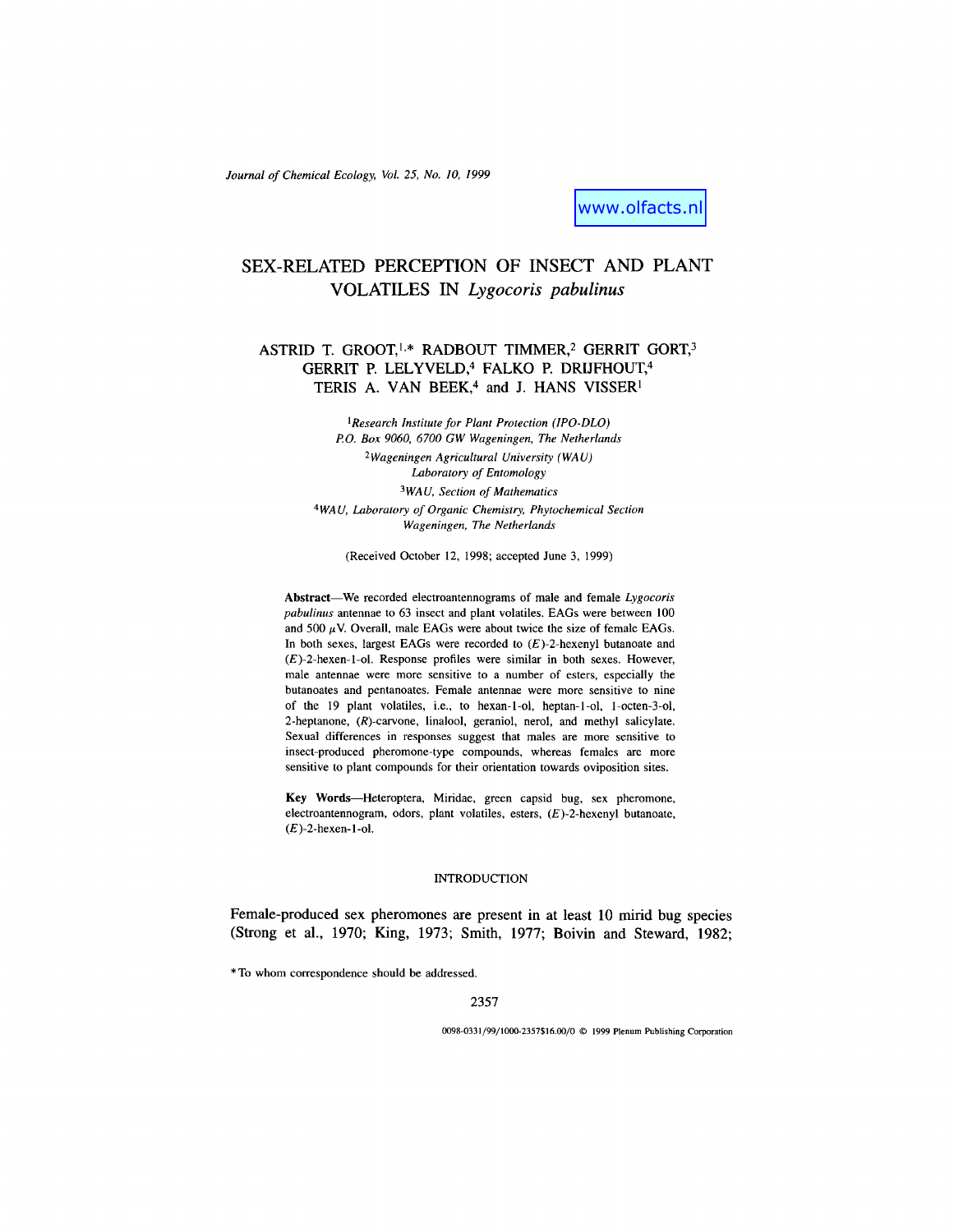Graham, 1987; Graham et al., 1987; Smith et al., 1991, 1994; Chinta et al, 1994; Millar et al., 1997; Millar and Rice, 1998). However, identification of the components and their active ratio has been elucidated in three species only (Smith et al., 1991; Millar et al., 1997; Millar and Rice, 1998). The pheromones of these species have been identified by analyzing chemical differences between male and female extracts. A sex pheromone from the green capsid bug *Lygocoris pabulinus* (L.) (Heteroptera: Miridae) is active in the field, where males are attracted to traps baited with virgin live females caged on a potato shoot (Blommers et al., 1988). The pheromone of this species is needed for development of integrated pest management in fruit orchards in northwestern Europe where *L. pabulinus* is a serious pest (Blommers, 1994; Ravn and Rasmussen, 1996). Pheromone traps are widely used for monitoring lepidopterous pests (e.g., Minks and Van Deventer, 1992), and since 1990, also for monitoring the mirid pest *Campylomma verbasci* (McBrien et al., 1994). In our quest to identify the sex pheromone of *L. pabulinus,* consistent chemical differences between the sexes have not yet been found (unpublished data). In order to screen for potential attractants, perception of a number of volatiles was studied by means of electroantennogram (EAG) recordings.

The EAG technique is regularly used as a bioassay to test olfactory perception in insects (e.g., Dickens et al., 1993a,b; Visser and Piron, 1995; Visser et al., 1996). In mirids, the technique has been applied to *Lygus lineolaris* (Chinta et al., 1994; Dickens et al., 1995), revealing olfactory receptors on the antennae that are responsive to insect and plant volatiles.

Two groups of volatiles were chosen for testing. The first consisted of esters that have been identified in other bug species (Knight et al., 1984; Graham, 1988; Smith et al., 1991; Chinta et al., 1994; Aldrich, 1995; Dickens et al., 1995; Millar et al., 1997; Millar and Rice, 1998). The second consisted of general plant volatiles, of which some may play a synergistic role in the sexual attraction of *L. pabulinus* (Groot et al., 1996). EAGs of both males and females were recorded because volatiles eliciting larger EAGs in males could indicate a role in sexual attraction.

#### METHODS AND MATERIALS

*Insects. L. pabulinus* was reared under summer conditions (22  $\pm$  2 $\degree$ C, 65  $\pm$ 5% relative humidity, 18L: 6D) on potted potato plants (Blommers et al., 1997). Males and females were separated 0-2 days after the final molt to adult. *L. pabulinus* becomes sexually active about four days after the final molt (Groot et al., 1998a), and so for EAG recordings, sexually mature, virgin adults 4-10 days old were used. Prior to EAG recordings, bugs were collected from a rearing cage containing potato plants and sexed conspecifics.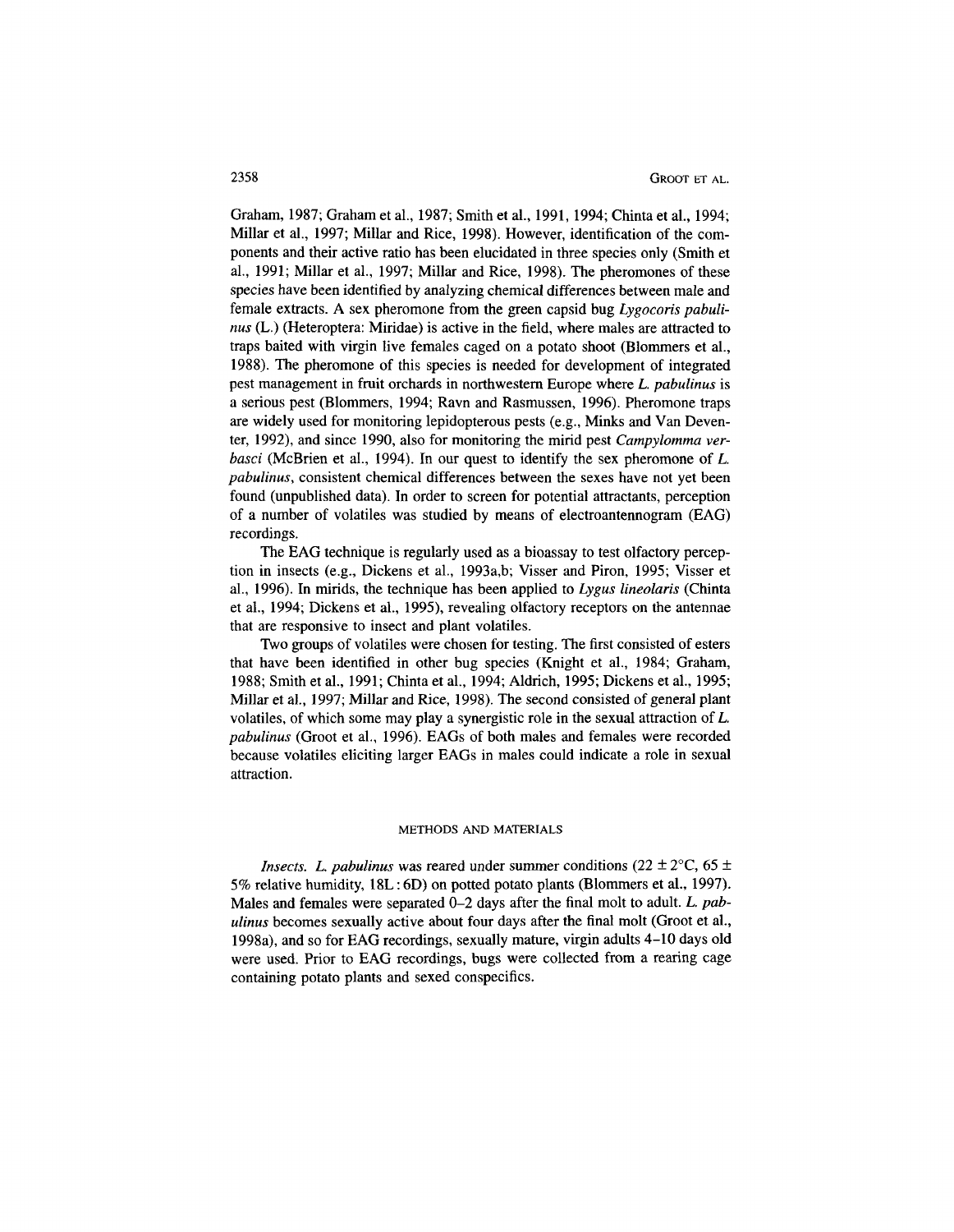*Chemicals.* Olfactory stimuli used are listed in Table 1. A series of esters was tested, comprising acetates, propionates, butanoates, pentanoates, and hexanoates. A series of plant-related volatiles were also tested, comprising one arbitrarily chosen nitrile (4-methoxy phenylacetonitrile), methyl salicylate, six monoterpenes, three ketones, five alcohols, and one aldehyde.  $(E)$ -2-Hexenyl acetate and  $(Z)$ -3-hexenyl acetate were tested in both series, since these compounds are insect-produced esters as well as general green leaf volatiles (see references in Table 1). Chemicals were obtained from commercial sources or were synthesized (Table 1). Newly synthesized esters [except  $(E)$ -2-butenyl and  $(E)$ -2-octenyl esters] were prepared by refluxing a twofold excess of the appropriate carboxylic acid with the corresponding alcohol for 5 hr, followed by base extraction and partition into diethyl ether with removal of the solvent in vacuo. The  $(E)$ -2-butenyl and  $(E)$ -2-octenyl esters were prepared by refluxing 1 equivalent (eq) of the acid chloride with 1 eq of the corresponding alcohol for 1 hr, following Vogel (1989).  $(E)$ -2-Butenyl alcohol contained ~5% of the Z isomer;  $(E)$ -2-octenyl alcohol was prepared by reducing  $(E)$ -2-octenal with NaBH<sub>4</sub>. Purity was determined by GC-MS. The  $(E)$ -2-butenyl esters contained  $\sim$ 5% of the Z-isomer, which was in correspondence with the 5% Z isomer in the starting material. For the EAG recordings, all chemicals were dissolved in paraffin oil at 1% v/v, following Visser and Piron (1995).

*Antennal Preparation.* An individual bug was anesthetized with  $CO<sub>2</sub>$  for a few seconds. The head was clipped off, and the distal tip of the terminal segment of one antenna cut off. The ground electrode was inserted into the open side of the head, and the recording electrode was sleeved over the tip of the antenna. The electrodes consisted of two glass capillaries filled with 0.1 M KCl solution. *L. pabulinus* antennae prepared this way showed a life-span of 15-30 min.

*EAG Protocol.* Ag-AgCl wires in the glass electrodes connected the antennal preparation to the amplification and recording devices consisting of an input probe and DC amplifier (Grass HIP 16A and P16D, rise time set at 30 msec), an oscilloscope (Philips PM3302), and a transient recorder (Krenz TRC 4010, 12 bits ADC) connected to a personal computer (Estate 80386 and 80387). Stimulation cartridges were prepared by applying  $25 \mu l$  of each paraffin oil solution onto a piece of filter paper that was subsequently placed in a Pasteur pipet. The antenna, placed perpendicularly 1-2 cm in front of a glass tube, was stimulated for 2 sec by pushing air (1 ml/sec) through the pipet into the tube with a continuous airflow of 40 cm/sec (30 ml/sec). The interstimulus time interval was 30 sec. In order to compare responses within an individual and among individuals, all responses were normalized by using a standard of  $1\%$  (E)-2-hexenal in paraffin oil. The stimulation of each chemical was, thus, preceded and followed by the standard.

All chemicals were tested with  $11-14$  different individuals of each sex. Chemicals were tested in series of 10-18 compounds per antenna, each time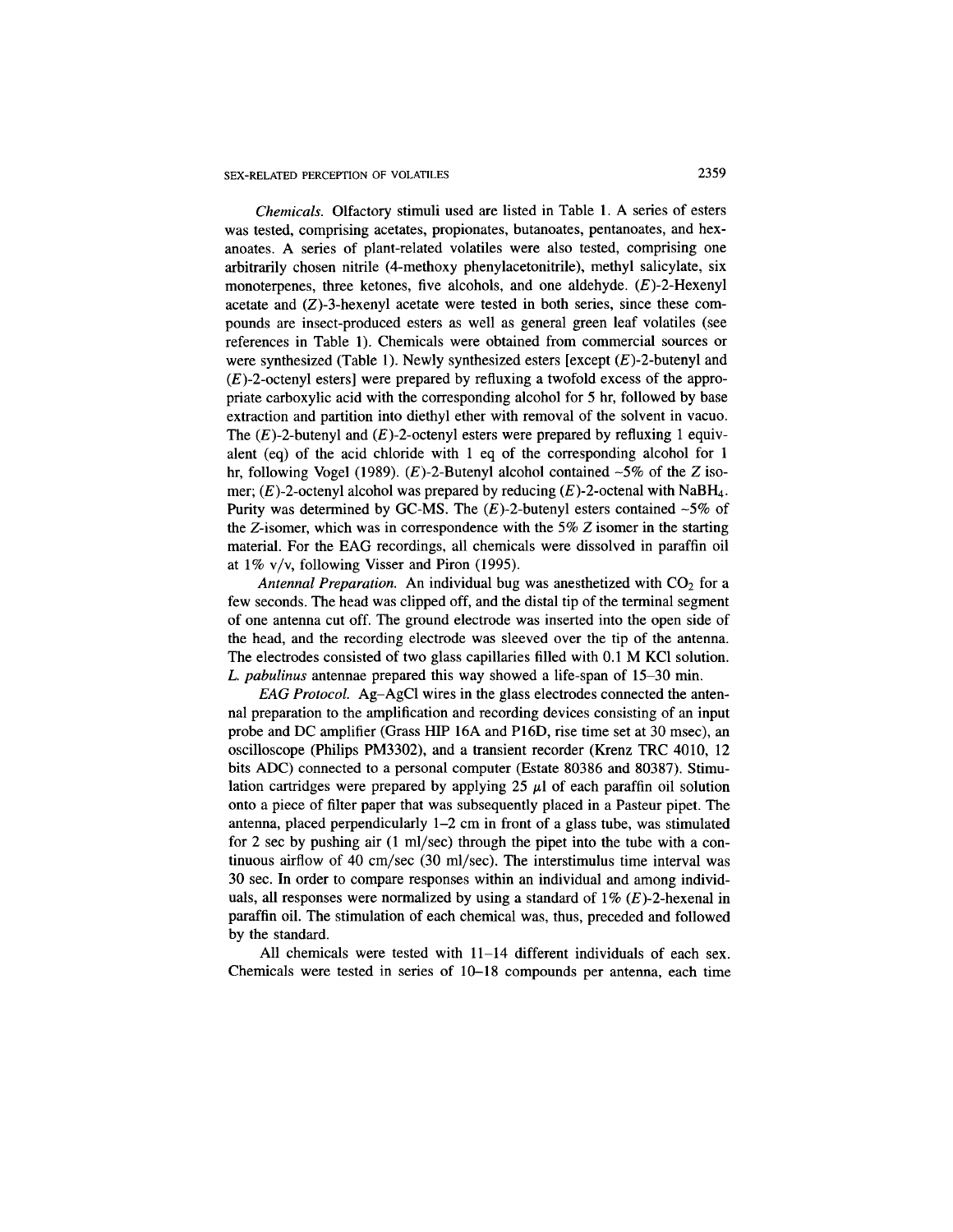|                             | Source                   | Purity<br>$(\%)$                                                                                                                                                                                                     | Referred to as insect-<br>produced odor <sup>a</sup> | Referred to as                                                         |
|-----------------------------|--------------------------|----------------------------------------------------------------------------------------------------------------------------------------------------------------------------------------------------------------------|------------------------------------------------------|------------------------------------------------------------------------|
| Volatile                    |                          |                                                                                                                                                                                                                      |                                                      | plant-produced odor <sup>a</sup>                                       |
| Esters                      |                          |                                                                                                                                                                                                                      |                                                      |                                                                        |
| Butyl acetate               | Acros <sup>b</sup>       | $\frac{56}{5}$                                                                                                                                                                                                       |                                                      |                                                                        |
| $(E)$ -2-Butenyl acetate    |                          | 93                                                                                                                                                                                                                   |                                                      |                                                                        |
| Pentyl acetate              |                          |                                                                                                                                                                                                                      |                                                      |                                                                        |
| Hexyl acetate <sup>e</sup>  | ${\rm Roth}^d$ Fluka $f$ |                                                                                                                                                                                                                      |                                                      | 23, 24, 25<br>19, 20, 21, 22, 24, 25, 26<br>19, 20, 21, 22, 24, 25, 26 |
| (E)-2-Hexenyl acetate       | <b>CN/K&amp;Kg</b>       |                                                                                                                                                                                                                      | 1, 2a, 3a, 4, 5, 6<br>2, 3, 4, 6, 7<br>2, 7          |                                                                        |
| (Z)-3-Hexenyl acetate       | Roth                     |                                                                                                                                                                                                                      |                                                      |                                                                        |
| Heptyl acetate              | Roth                     |                                                                                                                                                                                                                      |                                                      |                                                                        |
| Octyl acetate               | Roth                     |                                                                                                                                                                                                                      | 2, 3, 5                                              |                                                                        |
| $(E)$ -2-Octenyl acetate    | $\frac{1}{2}$            |                                                                                                                                                                                                                      | 2, 3a, 4, 5, 7, 8                                    |                                                                        |
| Butyl propionate            | Acros                    |                                                                                                                                                                                                                      |                                                      |                                                                        |
| $(E)$ -2-Butenyl propionate |                          | $\, 8\, 8\, 8\, 8\, \tilde{\varphi}\, \tilde{\varphi}\, \tilde{\varphi}\, s\, s\, s\, \tilde{\varphi}\, s\, \tilde{\varphi}\, s\, \tilde{\varphi}\, s\, \tilde{\varphi}\, s\, \tilde{\varphi}\, s\, \tilde{\varphi}$ |                                                      |                                                                        |
| Pentyl propionate           |                          |                                                                                                                                                                                                                      |                                                      |                                                                        |
| Hexyl propionate            | Roth                     |                                                                                                                                                                                                                      |                                                      |                                                                        |
| $(E)$ -2-Hexenyl propionate | <b>ICN/K&amp;K</b>       |                                                                                                                                                                                                                      |                                                      | 288                                                                    |
| (Z)-3-Hexenyl propionate    | <b>ICN/K&amp;K</b>       |                                                                                                                                                                                                                      |                                                      |                                                                        |
| Heptyl propionate           |                          |                                                                                                                                                                                                                      |                                                      |                                                                        |
| Octyl propionate            |                          |                                                                                                                                                                                                                      |                                                      |                                                                        |
| E)-2-Octenyl propionate     |                          |                                                                                                                                                                                                                      |                                                      |                                                                        |
| Butyl butanoate             | $R$ oth<br>$c$           |                                                                                                                                                                                                                      | 1a, 4, 5, 6                                          |                                                                        |
| E)-2-Butenyl butanoate      |                          |                                                                                                                                                                                                                      | $\mathbf{a}$                                         |                                                                        |
| Pentyl butanoate            | Roth<br>Roth             |                                                                                                                                                                                                                      |                                                      |                                                                        |
| Hexyl butanoatee            |                          |                                                                                                                                                                                                                      | 1, 2, 3, 4, 5, 6, 9                                  | 23                                                                     |
| $(E)$ -2-Hexenyl butanoatee | $\overline{a}$           |                                                                                                                                                                                                                      |                                                      |                                                                        |
| (Z)-3-Hexenyl butanoate     | $\overline{a}$           |                                                                                                                                                                                                                      |                                                      | 19, 21, 20                                                             |
| Heptyl butanoate            |                          | 97                                                                                                                                                                                                                   |                                                      |                                                                        |
| <b>Octyl</b> butanoate      | Roth                     | 66 <sup>°</sup>                                                                                                                                                                                                      |                                                      |                                                                        |

2360 GROOT ET AL.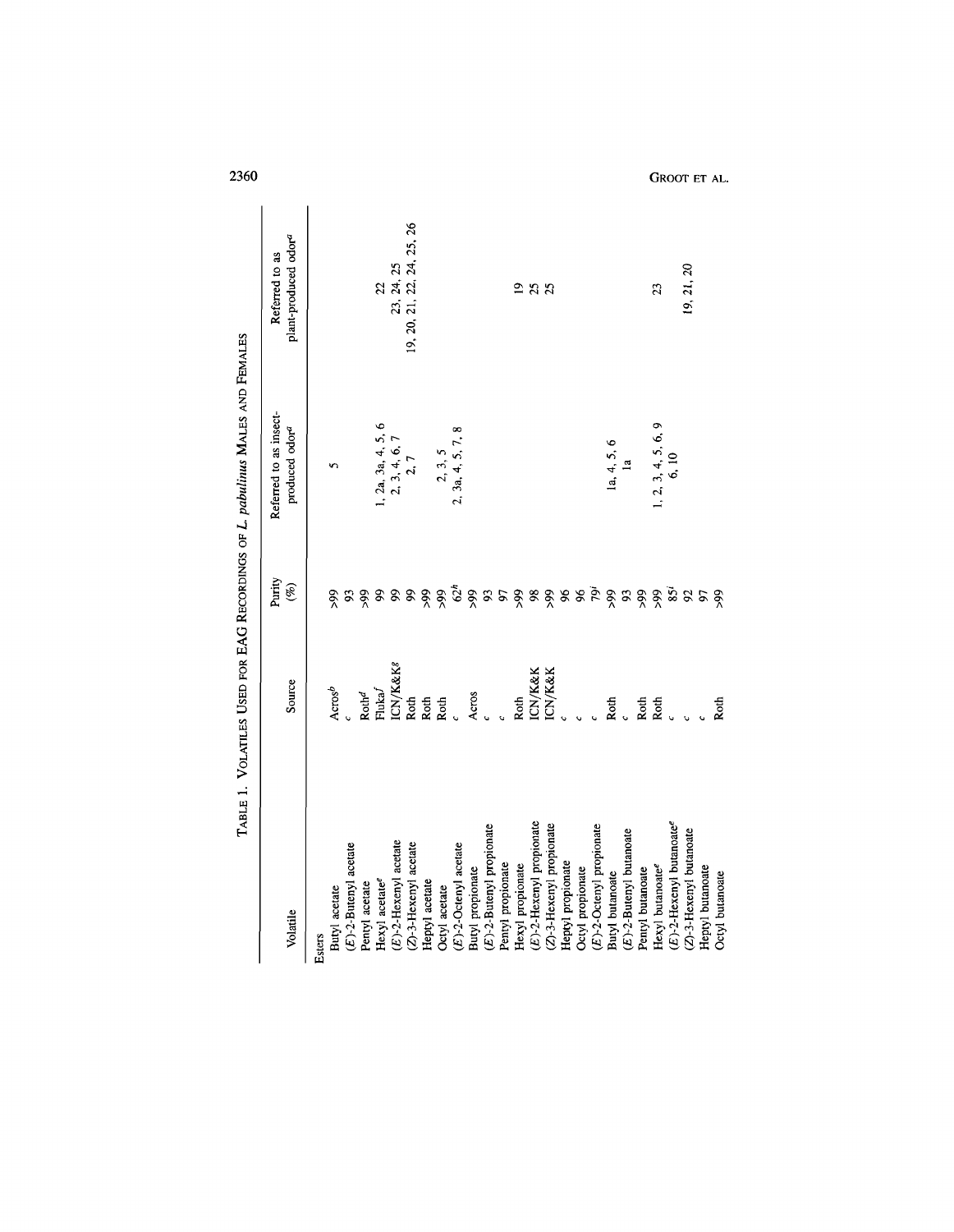|                                                                                                                                                                                                                                                           | 23                                                                                                                 |                                                                                                              | 19, 25, 26<br>6, 19, 22, 24, 25, 26, 27                           | 10, 19, 21, 22, 25, 26, 27<br>19, 22, 24, 25, 26, 27<br>6, 19, 20, 22, 25, 26, 27<br>6, 22, 25<br>(1), 21, 25 | 25, 26<br>25<br>25                                  |
|-----------------------------------------------------------------------------------------------------------------------------------------------------------------------------------------------------------------------------------------------------------|--------------------------------------------------------------------------------------------------------------------|--------------------------------------------------------------------------------------------------------------|-------------------------------------------------------------------|---------------------------------------------------------------------------------------------------------------|-----------------------------------------------------|
| 2a, 3                                                                                                                                                                                                                                                     | $5\frac{1}{10}$                                                                                                    |                                                                                                              | 4, 6, 7, 11, 12, 13, 14, 15, 16<br>1, 3, 4, 7                     |                                                                                                               | 8, 12                                               |
| 88888858888885583558                                                                                                                                                                                                                                      |                                                                                                                    |                                                                                                              | <b>96</b><br>S)                                                   | 5588                                                                                                          | 88<br>$\boldsymbol{\mathsf{S}}$                     |
|                                                                                                                                                                                                                                                           | Roth                                                                                                               |                                                                                                              | Fluka<br>Roth                                                     | Fluka<br>Roth<br>Fluka<br>Fluka                                                                               | Aldrich <sup>j</sup><br>Aldrich<br>Aldrich          |
| $(E)$ -2-Hexenyl pentanoate<br>$(E)$ -2-Butenyl pentanoate<br>(Z)-3-Hexenyl pentanoate<br>$(E)$ -2-Octenyl pentanoate<br>$(E)$ -2-Octenyl butanoate<br>Heptyl pentanoate<br>Pentyl pentanoate<br>Hexyl pentanoate<br>Octyl pentanoate<br>Butyl pentanoate | $(E)$ -2-Hexenyl hexanoate<br>$(E)$ -2-Butenyl hexanoate<br>Pentyl hexanoate<br>Hexyl hexanoate<br>Butyl hexanoate | $(2)$ -3-Hexenyl hexanoate<br>$(E)$ -2-octenyl hexanoate<br>Heptyl hexanoate<br>Octyl hexanoate<br>Aldehydes | $(E)$ -2-Hexenal (standard)<br>Hexan-1-ole<br>Hexanal<br>Alcohols | $(E)$ -2-Hexen-1-ol<br>$(Z)$ -3-Hexen-1-ol<br>$1-Octen-3-01$<br>Heptan-1-ol                                   | 3-Heptanone<br>2-Heptanone<br>3-Octanone<br>Ketones |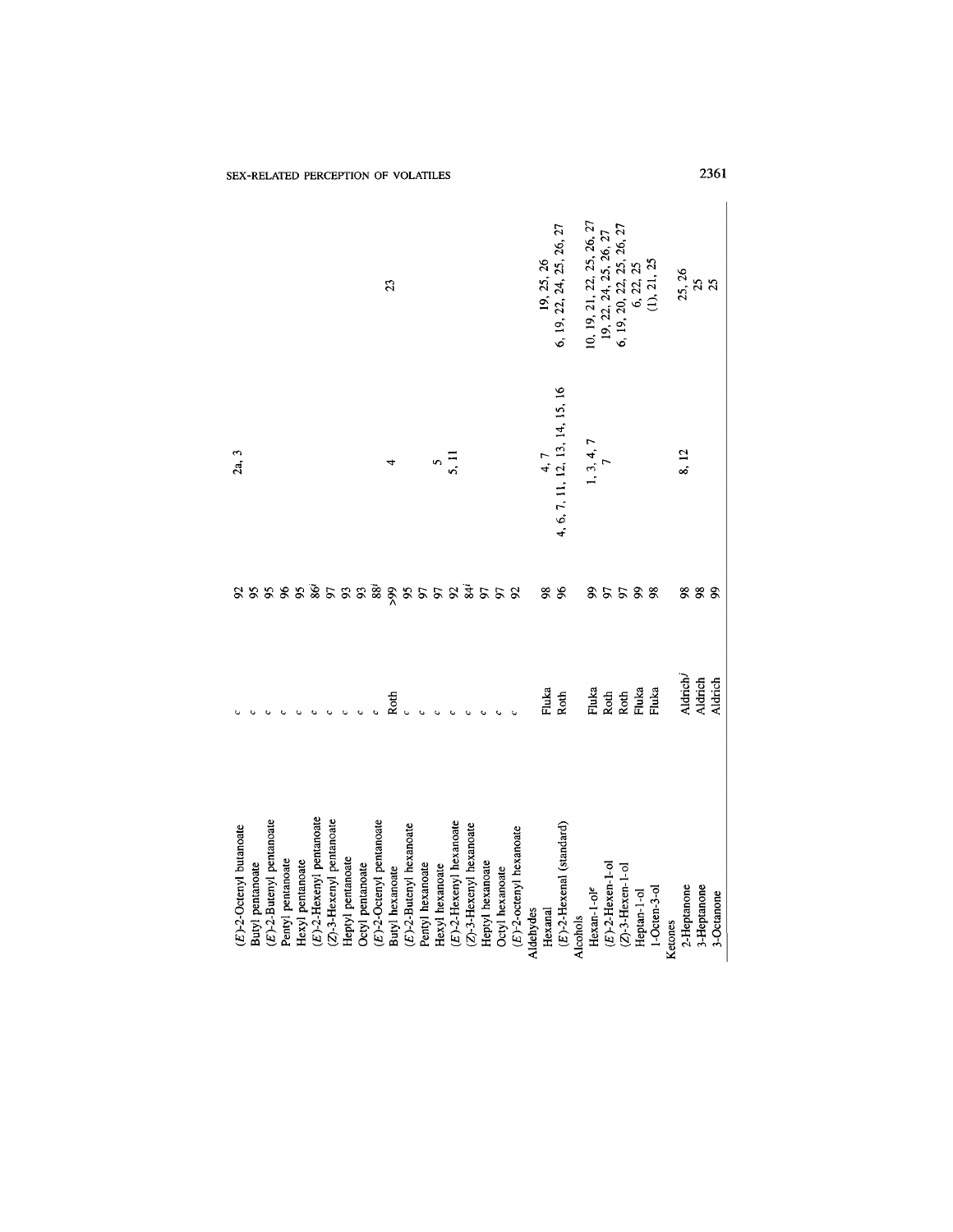|                                                                                                                                                                                                                                                                                                                                                                                                                                                                                                                                                                                                                                                                                                                                                                                                                                                                                                                                                                                                                                                                                                                                                                                                                                                                                                                                                                                                                                                                                                                                                   |         | TABLE 1. CONTINUED |                                                      |                                                    |
|---------------------------------------------------------------------------------------------------------------------------------------------------------------------------------------------------------------------------------------------------------------------------------------------------------------------------------------------------------------------------------------------------------------------------------------------------------------------------------------------------------------------------------------------------------------------------------------------------------------------------------------------------------------------------------------------------------------------------------------------------------------------------------------------------------------------------------------------------------------------------------------------------------------------------------------------------------------------------------------------------------------------------------------------------------------------------------------------------------------------------------------------------------------------------------------------------------------------------------------------------------------------------------------------------------------------------------------------------------------------------------------------------------------------------------------------------------------------------------------------------------------------------------------------------|---------|--------------------|------------------------------------------------------|----------------------------------------------------|
| Volatile                                                                                                                                                                                                                                                                                                                                                                                                                                                                                                                                                                                                                                                                                                                                                                                                                                                                                                                                                                                                                                                                                                                                                                                                                                                                                                                                                                                                                                                                                                                                          | Source  | Purity<br>$(\%)$   | Referred to as insect-<br>produced odor <sup>a</sup> | plant-produced odor <sup>a</sup><br>Referred to as |
| Monoterpenes                                                                                                                                                                                                                                                                                                                                                                                                                                                                                                                                                                                                                                                                                                                                                                                                                                                                                                                                                                                                                                                                                                                                                                                                                                                                                                                                                                                                                                                                                                                                      |         |                    |                                                      |                                                    |
| $(1S)$ - $\beta$ -Pinene                                                                                                                                                                                                                                                                                                                                                                                                                                                                                                                                                                                                                                                                                                                                                                                                                                                                                                                                                                                                                                                                                                                                                                                                                                                                                                                                                                                                                                                                                                                          | Fluka   | S,                 | 7, 17                                                | 19, 25, 26                                         |
| Myrcene                                                                                                                                                                                                                                                                                                                                                                                                                                                                                                                                                                                                                                                                                                                                                                                                                                                                                                                                                                                                                                                                                                                                                                                                                                                                                                                                                                                                                                                                                                                                           | Roth    |                    | $\overline{17}$                                      | 20, 22, 25                                         |
| $(R)$ -Carvone                                                                                                                                                                                                                                                                                                                                                                                                                                                                                                                                                                                                                                                                                                                                                                                                                                                                                                                                                                                                                                                                                                                                                                                                                                                                                                                                                                                                                                                                                                                                    | Aldrich | 58                 |                                                      | 25, 26                                             |
| Linalool                                                                                                                                                                                                                                                                                                                                                                                                                                                                                                                                                                                                                                                                                                                                                                                                                                                                                                                                                                                                                                                                                                                                                                                                                                                                                                                                                                                                                                                                                                                                          | Fluka   |                    | 7, 16, 18                                            | 6, 21, 22, 20, 25, 26                              |
| Geraniol                                                                                                                                                                                                                                                                                                                                                                                                                                                                                                                                                                                                                                                                                                                                                                                                                                                                                                                                                                                                                                                                                                                                                                                                                                                                                                                                                                                                                                                                                                                                          | Fluka   | 58                 |                                                      | 6, 22, 25, 26                                      |
| Nerol                                                                                                                                                                                                                                                                                                                                                                                                                                                                                                                                                                                                                                                                                                                                                                                                                                                                                                                                                                                                                                                                                                                                                                                                                                                                                                                                                                                                                                                                                                                                             | Aldrich | 57                 |                                                      | 6, 25, 26                                          |
| Aromatics                                                                                                                                                                                                                                                                                                                                                                                                                                                                                                                                                                                                                                                                                                                                                                                                                                                                                                                                                                                                                                                                                                                                                                                                                                                                                                                                                                                                                                                                                                                                         |         |                    |                                                      |                                                    |
| Methyl salicylate                                                                                                                                                                                                                                                                                                                                                                                                                                                                                                                                                                                                                                                                                                                                                                                                                                                                                                                                                                                                                                                                                                                                                                                                                                                                                                                                                                                                                                                                                                                                 | Fluka   | S)                 |                                                      | 20, 21, 24                                         |
| 4-Methoxylphenylacetonitrile                                                                                                                                                                                                                                                                                                                                                                                                                                                                                                                                                                                                                                                                                                                                                                                                                                                                                                                                                                                                                                                                                                                                                                                                                                                                                                                                                                                                                                                                                                                      | Fluka   | 50                 |                                                      | $\frac{28}{2}$                                     |
| Polymbers in the list refer to the following references: 1. Smith et al. (1991) (la: sex pheromone compound <i>Campylomma verbasci</i> ; 1: from mold<br>growing on mullein); 2. Millar et al. (1997) (2a: sex pheromone compound Phytocoris relativus); 3. Millar and Rice (1998) (3a: sex pheromone<br>9. Graham (1988); 10. Dickens et al. (1995); 11. Leal and Kadosawa (1992); 12. Blum (1996); 13. Ishiwatari (1974); 14. Ishiwatari (1976); 15. Borges<br>$h$ About ~32% of the rest product is 1-octenyl acetate, the remaining 5% consists of the alcohol and the acid from which $(E)$ -2-octenyl acetate was<br>and Aldrich (1992); 16. Aldrich (1988); 17. Staddon (1990); 18. Aldrich et al. (1993); 19. Bernays and Chapman (1994); 20. Bolter et al (1997); 21.<br>Dicke et al. (1990); 22. Dickens et al. (1993b); 23. Fein et al. (1982); 24. Takabayashi et al. (1994); 25. Visser and Piron (1995); 26. Visser et al.<br>compound Phytocoris californicus); 4. Aldrich and Yonke (1975); 5. Knight et al. (1984); 6. Chinta et al. (1994); 7. Aldrich (1995); 8. Blum (1985);<br>The remaining percentage consiss of the starting compounds, i.e., the alcohol and the acid, from which the listed compounds were synthesized.<br>eCompound found in both sexes of L. pabulinus (F.P. Drijfhout, unpublished research).<br>(1976); 27. Visser et al. (1979); 28. Cole (1976).<br><sup>s</sup> Costa Mesa, California.<br>Synthesized de novo.<br>dKarlsruhe, Germany.<br>Buchs, Switzerland.<br>bGeel, Belgium.<br>synthesized |         |                    |                                                      |                                                    |
| Zwijndrecht, The Netherlands.                                                                                                                                                                                                                                                                                                                                                                                                                                                                                                                                                                                                                                                                                                                                                                                                                                                                                                                                                                                                                                                                                                                                                                                                                                                                                                                                                                                                                                                                                                                     |         |                    |                                                      |                                                    |

GROOT ET AL.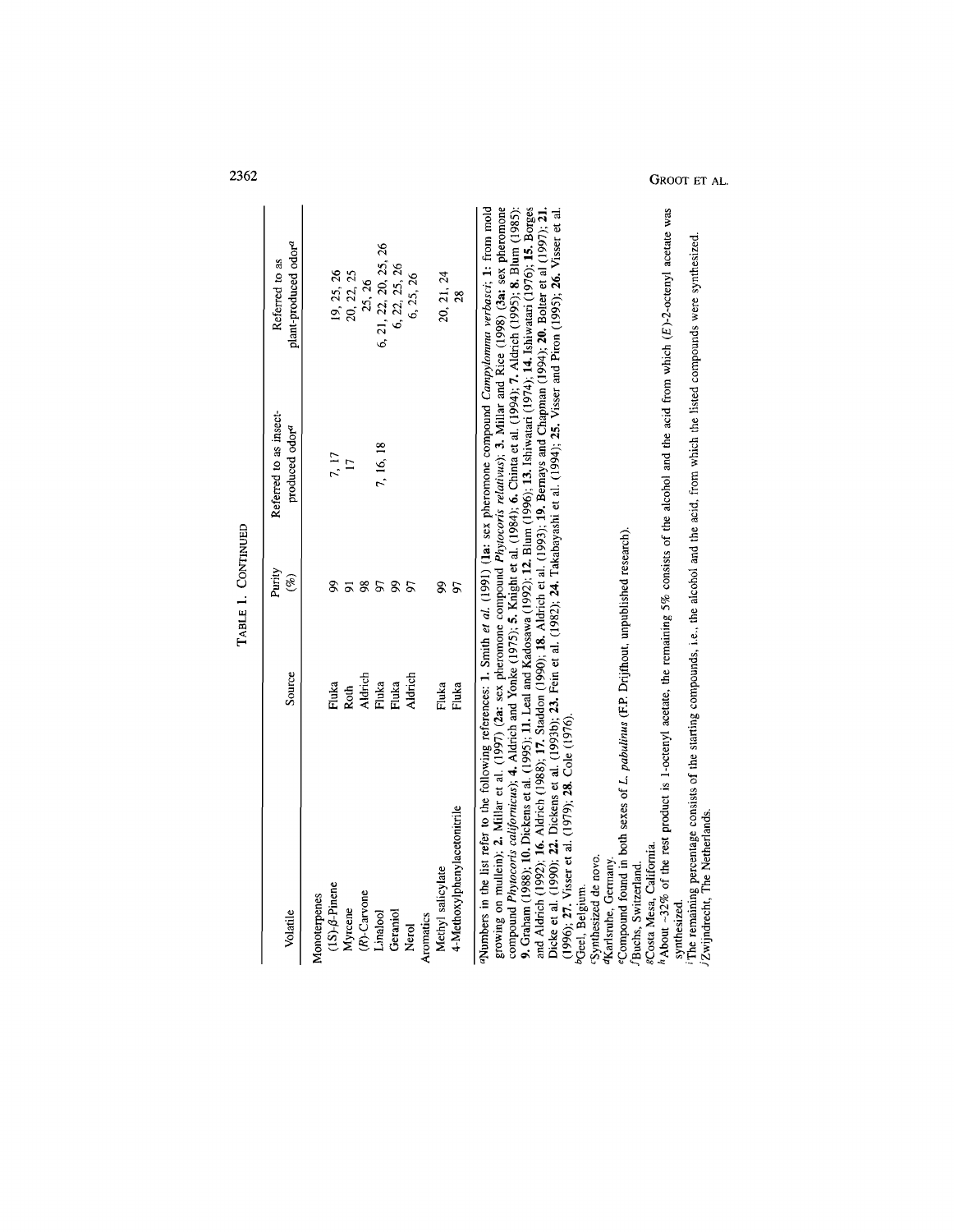offered in a different order. As a control, an EAG to 25  $\mu$ l of paraffin oil was recorded during each series. EAGs of all chemicals were expressed as percentage responses relative to the responses of the adjacent standards. If the magnitude of the EAG of the adjacent standard was below 100  $\mu$ V, the EAG was omitted. Means and 95% confidence intervals were calculated for each compound. Differences in volatility among compounds were not corrected for.

*Statistical Analysis.* The series of 45 esters was analyzed separately from the series of plant compounds.  $(E)$ -2-Hexenyl acetate and  $(Z)$ -3-hexenyl acetate were tested and analyzed in both series. Both series were analyzed by using a mixed linear model, fitted with the procedure MIXED of the computer program SAS (1997) version 6.12. Data were square-root transformed after addition of a constant in order to normalize and stabilize the variance. After fitting the mixed linear model with fixed main effects and interaction for gender and chemicals and a random effect for the antenna, the following comparisons were made:

- A1: Response to the control paraffin oil versus response to each of the tested esters in female antennae.
- A2: Response to the control paraffin oil versus response to each of the tested esters in male antennae.
- A3: Female versus male antennal response to each of the tested esters.
- B1: Response to the control paraffin oil versus response to each of the tested plant compounds in female antennae.
- B2: Response to the control paraffin oil versus response to each of the tested plant compounds in male antennae.
- B3: Female versus male antennal response to each of the tested plant compounds.

The significance level of each series was corrected for multiple comparisons through the Bonferroni method, and, therefore, set at: for A1 and *A2,P=* 0.05/45 = 0.0011; for A3, *P =* 0.05/46 = 0.0011; for B1 and B2, *P =* 0.05/20 = 0.0025, and for B3, *P =* 0.05/22 = 0.0023.

## **RESULTS**

The absolute peak EAG response of *L. pabulinus* to the standard (E)-2 hexenal was larger in males than in females; the male response was  $-308 \pm 142$  $\mu$ V (mean  $\pm$  SD;  $N = 9$ ), the female response was  $-149 \pm 51 \mu$ V (mean  $\pm$  SD; *N = 9).*

## *Esters (Figure 1, Table 2)*

*A1. Responses in Female Antennae.* Female antennae were most responsive to  $(E)$ -2-hexenyl butanoate (166  $\pm$  13% (mean  $\pm$  CI) relative to the stan-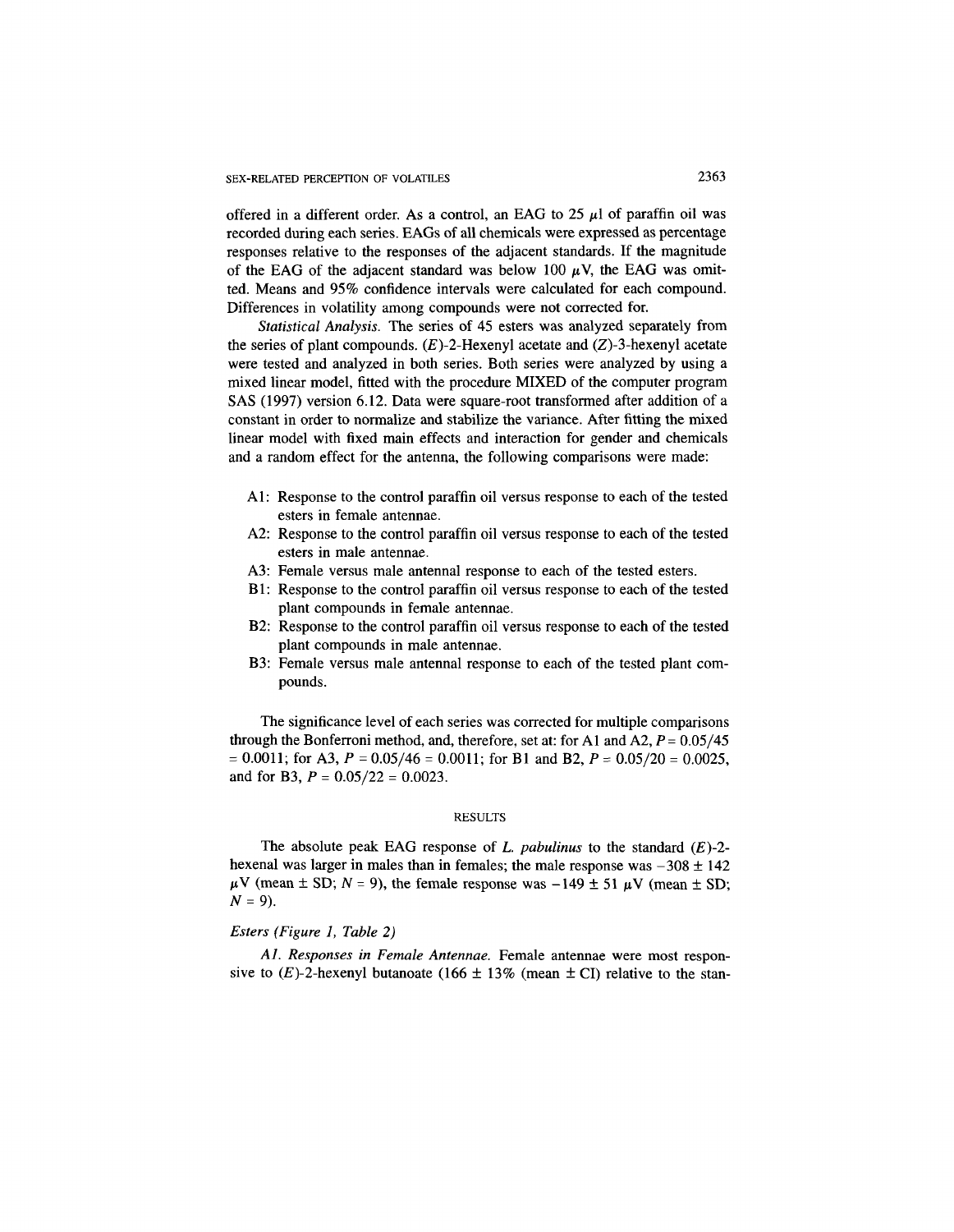

FIG. 1. EAG responses of male and female *L. pabulinus* to the series of esters. The response bars are based on the back-transformed least-square means. Grey: EAG response of female antennae; black: EAG response of male antennae; n.s.: EAG response not significantly different from the response to the control paraffin oil. \*EAG response significantly different between the sexes (after correcting the significance level for multiple comparisons through the Bonferroni method). See text for further explanation.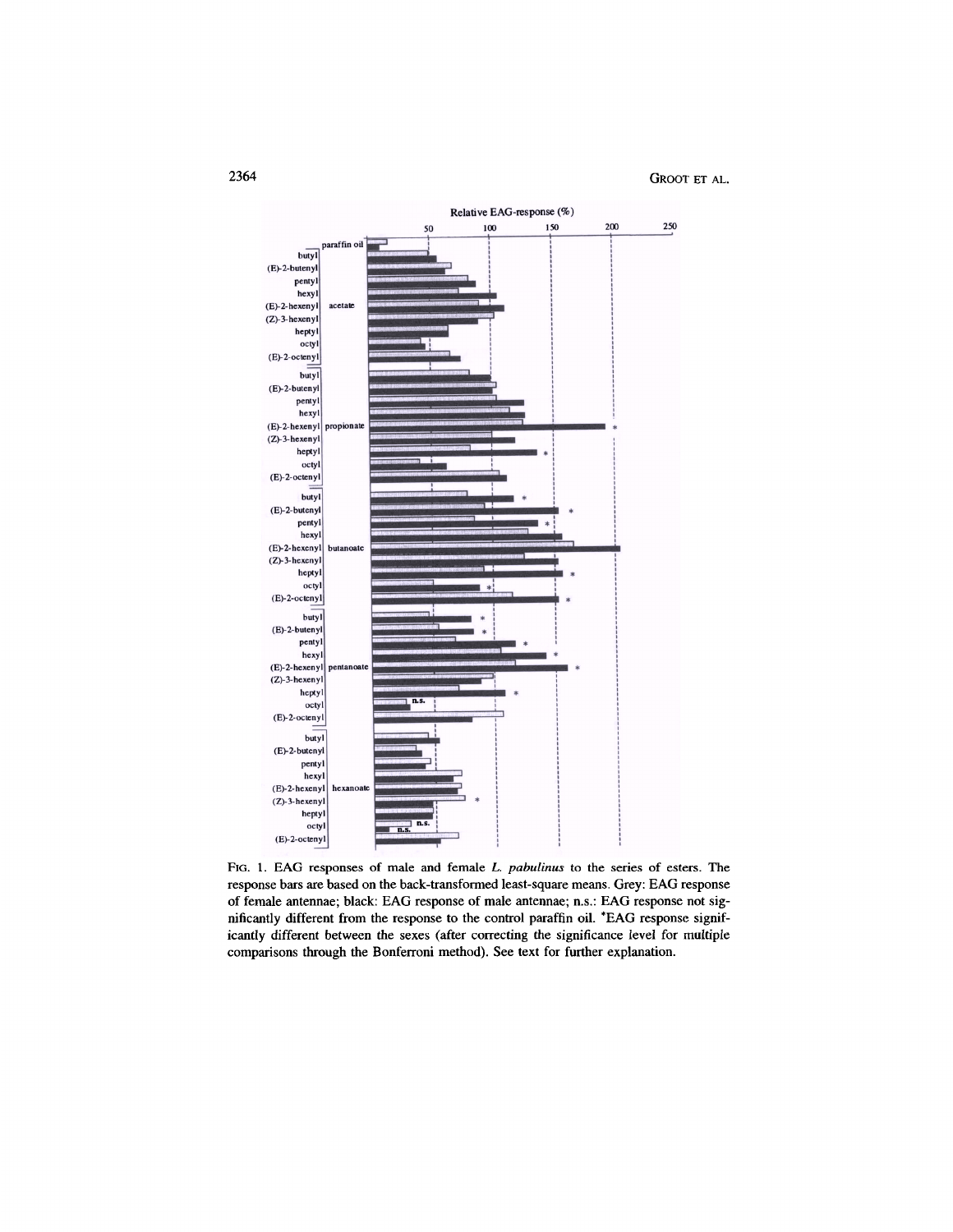| Tests of fixed<br>effects, source | NDF <sup>a</sup> | $\mathsf{DDF}^b$ | Type III $F$ Pr > F |        | Covariance<br>parameter | Estimate |
|-----------------------------------|------------------|------------------|---------------------|--------|-------------------------|----------|
| Gender                            |                  | 122              | 27.28               | 0.0001 | Antenna (gender)        | 0.5603   |
| Chemical                          | 45               | 1002             | 146.98              | 0.0001 | Residual                | 0.9225   |
| Gender $\times$ chemical          | 45               | 1002             | 8.47                | 0.0001 |                         |          |

TABLE 2. ANOVA TABLE OF SERIES OF ESTERS (RESPONSE PROFILES ARE SHOWN IN FIGURE 1)

<sup>a</sup>Numerator degrees of freedom.

<sup>b</sup>Denominator degrees of freedom.

dard). Slightly lower responses were elicited by hexyl propionate,  $(E)$ -2-hexenyl propionate, hexyl butanoate,  $(E)$ -3-hexenyl butanoate,  $(E)$ -2-octenyl butanoate, hexyl pentanoate,  $(E)$ -2-hexenyl pentanoate, and  $(E)$ -2-octenyl pentanoate. Lowest responses were recorded for the octyl esters and hexanoates, as in the male antennae. Octyl pentanoate and octyl hexanoate did not elicit a significant EAG response in female antennae.

*A2. Responses in Male Antennae.* The EAG profile of the males showed a distinct sensitivity for the array of esters. Largest EAGs were elicited by  $(E)$ -2hexenyl propionate (195  $\pm$  15% mean  $\pm$  CI), and (E)-2-hexenyl butanoate (204  $\pm$  15% mean  $\pm$  CI). (E)-2-Butenyl butanoate, hexyl butanoate, (Z)-3-hexenyl butanoate, heptyl butanoate,  $(E)$ -2-octenyl butanoate, hexyl pentanoate, and  $(E)$ -2-hexenyl pentanoate elicited EAGs around 150% relative to the standard in male *L. pabulinus* antennae. The smallest EAGs were recorded in response to octyl esters and hexanoates. Octyl hexanoate did not elicit a significant EAG in male antennae.

*A3. Female versus Male Antennal Responses.* Regarding the five groups of esters tested, none of the acetates showed significant differences in EAGs between female and male antennae. Of the propionates,  $(E)$ -2-hexenyl propionate and heptyl propionate elicited larger responses in males. Most butanoates also elicited larger relative responses in males, except hexyl butanoate, *(E)-2* hexenyl butanoate, and  $(Z)$ -3-hexenyl butanoate, for which there was no difference between sexes. Male antennae responded more to most of the pentanoates as well, although both sexes responded similarly to  $(Z)$ -3-hexenyl pentanoate, octyl pentanoate, and  $(E)$ -2-octenyl pentanoate. The hexanoates did not elicit larger EAGs in male antennae. (Z)-S-Hexenyl hexanoate even elicited a larger relative EAG response in female antennae.

## *Plant Volatiles (Figure 2, Table 3)*

*B1. Responses in Female Antennae.* The largest EAGs in female antennae were elicited by  $(E)$ -2-hexen-1-ol (150  $\pm$  18% mean  $\pm$  CI) and 1-octen-3-ol (126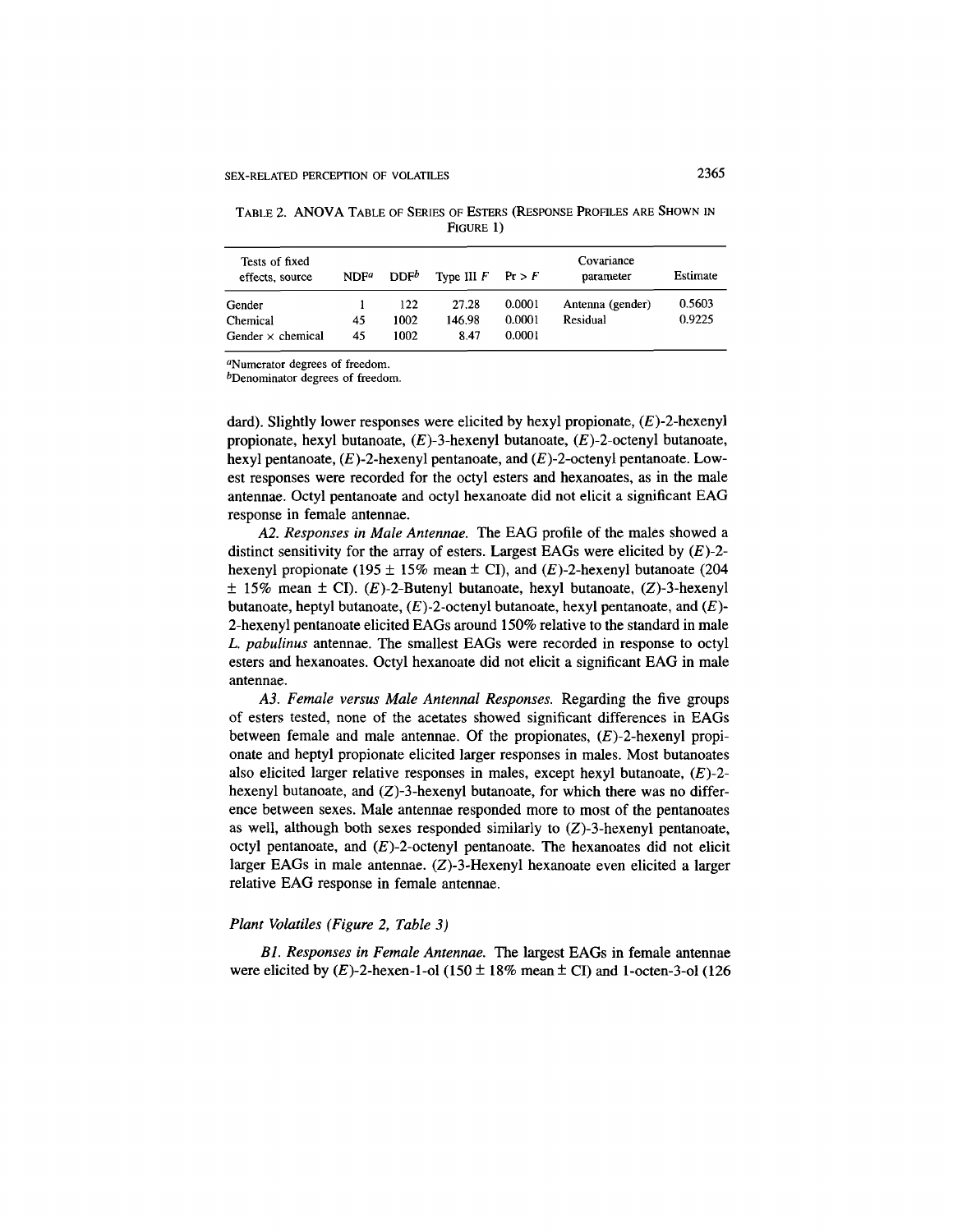

FIG. 2. EAG responses of male and female *L. pabulinus* to the series of plant volatiles. The response bars are based on the backtransformed least-square means. Grey: EAG response of female antennae; black: EAG response of male antennae; n.s.: EAG response not significantly different from the response to the control paraffin oil. \*EAG response significantly different between the sexes (after correcting the significance level for multiple comparisons through the Bonferroni method). See text for further explanation.

 $\pm$  16% mean  $\pm$  CI). Hexan-1-ol, (Z)-3-hexen-1-ol, heptan-1-ol, (E)-2-hexenyl acetate, (Z)-3-hexenyl acetate, linalool, and methyl salicylate elicited about the same response as the standard  $(E)$ -2-hexenal. 3-Heptanone,  $(1S)$ - $\beta$ -pinene, and myrcene did not elicit a significant EAG response in females.

*B2. Responses in Male Antennae.* The largest EAGs were elicited by (E)-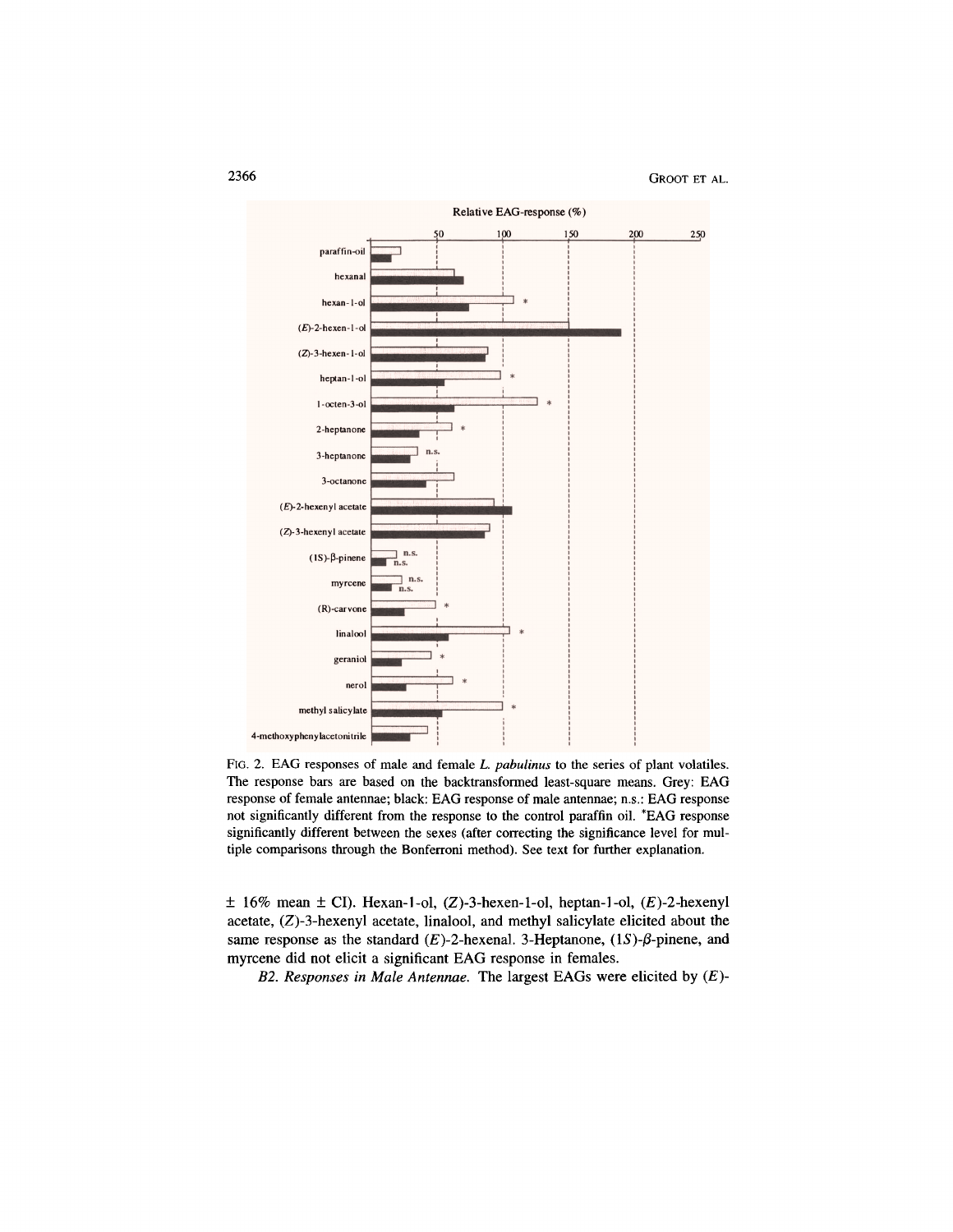| Tests of fixed<br>effects, source | NDF <sup>a</sup> | $DDF^b$ | Type III $F$ Pr $> F$ |        | Covariance<br>parameter | Estimate |
|-----------------------------------|------------------|---------|-----------------------|--------|-------------------------|----------|
| Gender                            |                  | 126     | 19.96                 | 0.0001 | Antenna (gender)        | 0.3761   |
| Chemical                          | 20               | 438     | 81.76                 | 0.0001 | Residual                | 1.4271   |
| Gender $\times$ chemical          | 20               | 438     | 6.67                  | 0.0001 |                         |          |

TABLE 3. ANOVA TABLE OF SERIES OF PLANT COMPOUNDS (RESPONSE PROFILES ARE SHOWN IN FIGURE 2)

<sup>a</sup>Numerator degrees of freedom.

<sup>b</sup>Denominator degrees of freedom.

2-hexen-1-ol (190  $\pm$  21% mean  $\pm$  CI). The other alcohols, as well as hexanal, the acetates, methyl salicylate, and linalool elicited ca. 50-100% response relative to the standard  $(E)$ -2-hexenal. Nerol,  $(R)$ -carvone, and 4-methoxyphenol acetonitrile elicited smaller EAGs, and the responses of male antennae to  $(1S)$ - $\beta$ -pinene and myrcene were not different from the control.

*B3. Female versus Male Antennal Response.* Female antennae showed larger relative EAGs to hexan-1-ol, heptan-1-ol, l-octen-3-ol, 2-heptanone, (R) carvone, linalool, geraniol, nerol, and methyl salicylate than male antennae.

#### DISCUSSION

*Responses to Esters.* Some of the esters tested were <95% pure, hence the recorded EAGs could in part be responses to the corresponding alcohols or, in the case of  $(E)$ -2-octenyl acetate, to 1-octenyl acetate, since this comprised  $\sim$ 30% of the solution. Despite these inpurities, the five groups of esters showed similar relative response patterns in both *L. pabulinus* male and female antennae. Larger EAGs to the different ester groups could be due to differences in volatilities, i.e., acetates > propionates > butanoates > pentanoates > hexanoates. Since such correlations were not found for any of the ester analogs, the measured EAGs cannot be explained solely by differences in volatilities.

Esters consist of an alcohol and an acid part. With regard to the alcohol part, both sexes were highly sensitive when  $(E)$ -2-hexenol was present in the esters, i.e., the  $(E)$ -2-hexenyl esters, and to a lesser extent the hexyl esters,  $(Z)$ -3-hexenyl esters, and  $(E)$ -2-octenyl esters. The octyl esters elicited the lowest EAGs. With regard to the acid part, both sexes responded least when hexanoic acids were part of the esters, i.e., the hexanoates, followed by acetates, with largest EAGs to butanoates. Both sexes were most sensitive to  $(E)$ -2-hexenyl butanoate, which is one of the main compounds found in *L. lineolaris* (Gueldner and Parrot, 1978; Dickens et al., 1995) and is found in both sexes of *L. pabulinus* (F. P. Drijfhout, unpublished result). These results suggest that butanoates may play a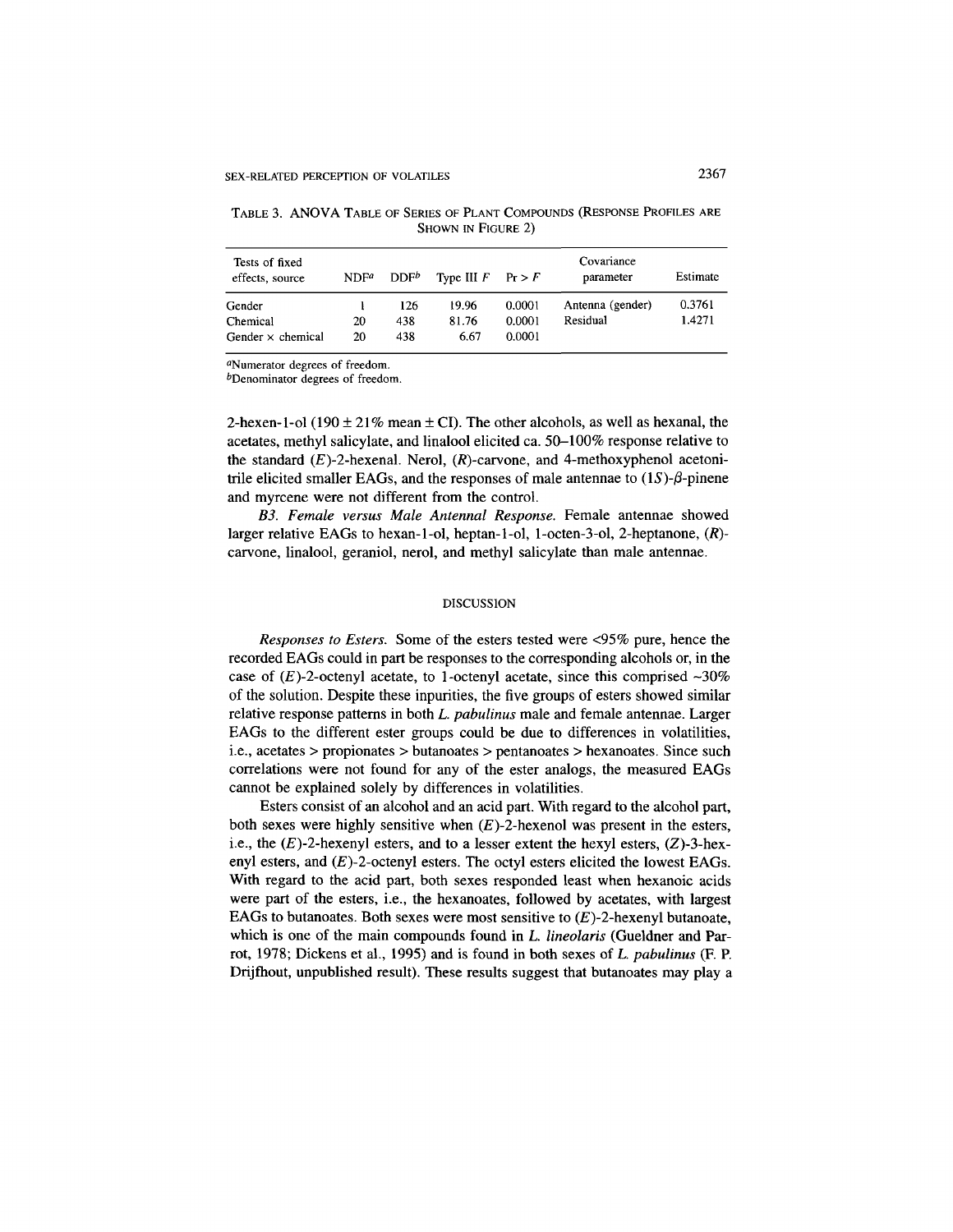role in the biology of *L. pabulinus.* Whether this role is intra- or interspecific, or attractive or repellent, cannot be concluded from the present data. EAGs only indicate that the insect perceives the volatiles and do not reveal their function in mediating behavior.

Of the esters that elicited larger relative EAGs in male than in female antennae, three are known to play a role in the sexual communication of mirids. Butyl butanoate and  $(E)$ -2-butenyl butanoate are sex pheromone components in *Campylomma verbasci* (Smith et al., 1991), and (E)-2-octenyl butanoate is a sex pheromone component of *Phytocoris relativus* (Millar et al., 1997). In *L. pabulinus,* a possible sexual role of esters was assessed by offering 100 ng of compounds to males in Petri dishes, after which the number of vibrating males was quantified (Groot et al., 1998b). Butyl butanoate elicited male vibration response in 35%, (E)-2-butenyl butanoate did not elicit vibration behavior in any, *(E)-* 2-hexenyl butanoate elicited a response in 22%, and  $(E)$ -2-octenyl butanoate elicited a vibration behaviour in 87% (Groot et al., 1998b). Hexyl butanoate was also tested in this assay, since this is the major compound in the metathoracic scent gland of *L. pabulinus,* constituting up to 95% of the total oil (F. P. Drijfhout, unpublished result). When 100 ng of hexyl butanoate was offered, 40% of the males started to vibrate (Groot et al., 1998b). Since this vibration behavior is a specific sexual response of males (Groot et al., 1998a), the compounds that elicited it may play a role in sexual communication in *L. pabulinus.*

*Responses to Plant Volatiles.* In comparing the relative EAGs, males were less sensitive than females to most of the tested plant volatiles, with the exception of  $(E)$ -2-hexen-1-ol, to which both sexes showed strong responses. The high response to  $(E)$ -2-hexen-1-ol may be due to similarity in structure between this fragment and  $(E)$ -2-hexenyl butyrate, which elicits high EAGs in both sexes as well. On the other hand,  $(E)$ -2-hexen-1-ol may play a role in general host plant orientation of *L. pabulinus,* as this is a common green leaf volatile (Visser et al., 1979). The nine plant volatiles that showed larger EAGs in female than in male antennae are common plant volatiles (Visser, 1986). 1-Octen-3-ol, linalool, and methyl salicylate are also found in herbivore-infested leaves of several apple cultivars (Takabayashi et al., 1994). Female *L. pabulinus* may use these compounds for host orientation in autumn when they fly back from herbaceous summer hosts to apple orchards to lay winter eggs.

Some common plant volatiles are produced by heteropterans and may play a role in sexual communication (Aldrich, 1988, 1995). In Miridae, these compounds have not been found, but since *L. pabulinus* males are mostly attracted to females on potato leaves (Groot et al., 1996), some plant compounds may be involved indirectly in the attraction between the sexes.

In conclusion, male antennae are relatively more sensitive to a number of insect-produced esters, while female antennae are more sensitive to a number of plant volatiles. The same trend has been seen previously in *L. lineolaris*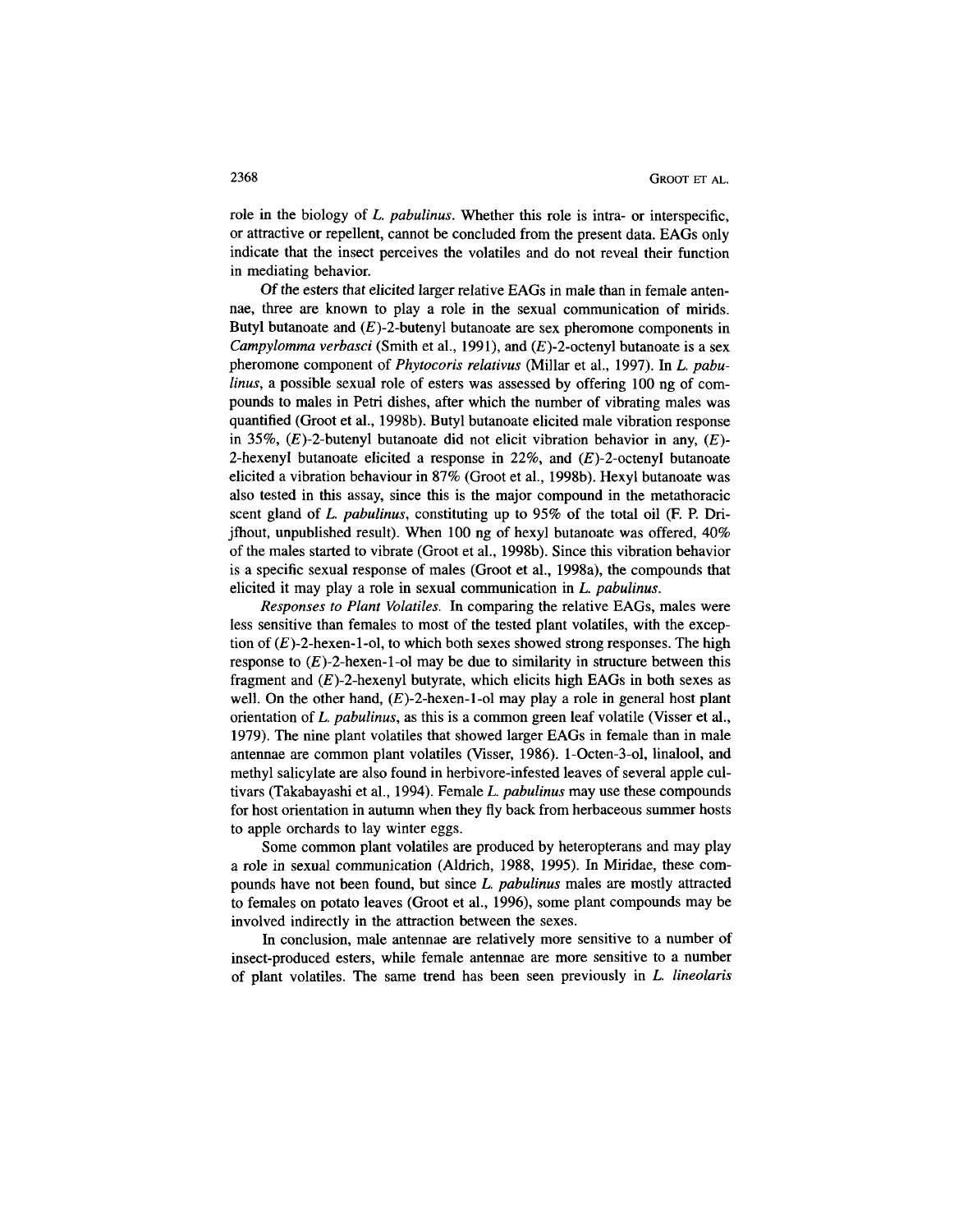males and females (Chinta et al., 1994). This sexual difference in response may be due to the fact that in mirids males are attracted to females, while females may use plant compounds for their orientation towards oviposition sites. Since hexyl butanoate,  $(E)$ -2-hexenyl butanoate, and  $(E)$ -2-octenyl butanoate elicited a vibration behavior in some males, these or closely related compounds may be involved in sexual communication, at least at short range. Which of the volatiles that elicited large EAGs play a role in the sexual attraction at long range, remains to be studied.

*Acknowledgments*—We thank Antje Schuurman for rearing the bugs. Frans Griepink and Rob van Tol made useful comments during the EAG recordings. We thank them, as well as the PhD students of the Entomology Department of Wageningen Agricultural University, Marcel Dicke and two anonymous reviewers for critical comments on earlier versions of the manuscript. This study is partly funded by the Technology Foundation of The Netherlands.

#### REFERENCES

- ALDRICH, J. R. 1988. Chemical ecology of the Heteroptera. *Annu. Rev. Entomol.* 33:211-238.
- ALDRICH, J. R. 1995. Chemical communication in the true bugs and parasitoid exploitation, pp. 318-363, *in* R. T. Carde and W. J. Bell (eds.). Chemical Ecology of Insects 2. Chapman, and Hall, New York.
- ALDRICH, J. R., and YONKE, T. R. 1975. Natural products of abdominal and metathoracic scent glands of coreoid bugs. *Ann. Entomol. Soc. Am.* 68:955-960.
- ALDRICH, J. R., NUMATA, H., BORGES, M, BIN, F., WAITE, G. K., and LUSBY, W. R. 1993. Artifacts and pheromone blends from *Nezara* spp. and other stink bugs (Heteroptera: Pentatomidae). Z. *Naturforsch.* 48:73-79.
- BERNAYS, E. A., and CHAPMAN, R. F. 1994. Host-Plant Selection in Phytophagous Insects. Chapman and Hall, New York, 312 pp.
- BLOMMERS, L. H. M. 1994. Integrated pest management in European apple orchards. *Annu. Rev. Entomol.* 39:213-241.
- BLOMMERS, L., Bus, V. DE JONGH, E., and LENTJES, G. 1988. Attraction of males by virgin females of the green capsid bug *Lygocoris pabulinus* (Heteroptera: Miridae). *Entomol. Ber.* 48:175- 179.
- BLOMMERS, L. H. M., VAAL, F. W. N. M., and HELSEN, H. H. M. 1997. Life history, seasonal adaptations, and monitoring of common green capsid *Lygocoris pabulinus* (L.) (Hemiptera: Miridae). *J. Appl. Entomol.* 121:389-398.
- BLUM, M. S. 1985. Exocrine systems, pp. 535-579, *in* M. S. Blum, (ed). Fundamentals of Insect Physiology. John Wiley & Sons, New York.
- BLUM, M. S. 1996. Semiochemical parsimony in the Arthropoda. *Annu. Rev. Entomol.* 41:353-357. BOIVIN, G., and STEWARD, R. K. 1982. Attraction of male green apple bugs, *Lygocoris communis*
- (Hemiptera: Miridae), to caged females. *Can. Entomol.* 114:765-766.
- BOLTER, C. J., DICKE, M., VAN LOON, J. J. A., VISSER, J. H., and POSTHUMUS, M. A. 1997. Attraction of Colorado potato beetle to herbivore-damaged plants during herbivory and after its termination. *J. Chem. Ecol.* 23:1003-1023.
- BORGES, M., and ALDRICH, J. R. 1992. Instar-specific defensive secretions of stink bugs (Heteroptera: Pentatomidae). *Experientia* 48:893-896.
- CHINTA, S., DICKENS, J. C., and ALDRICH, J. R. 1994. Olfactory reception of potential pheromones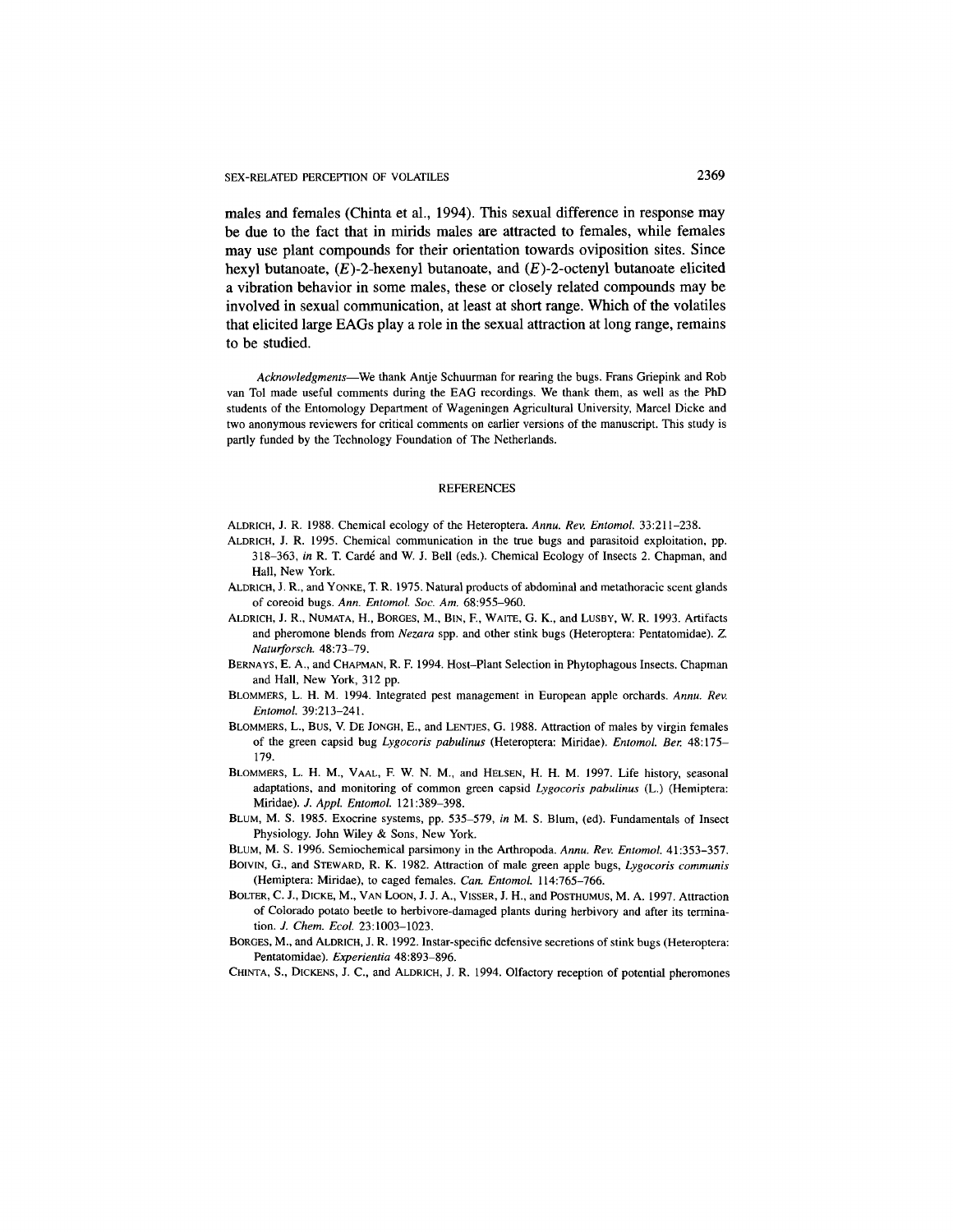and plant odors by tarnished plant bug, *Lygus lineolaris* (Hemiptera: Miridae). *J. Chem. Ecol.* 20:3251-3267.

- COLE, R. A. 1976. Isothiocyanates, nitriles, and thiocyanates as products of autolysis of glucosinolates in Cruciferae. *Phytochemistry* 15:759-762.
- DICKE, M, SABELIS, M. W., TAKABAYASHI, J., BRUIN, J., and POSTHUMUS, M. A. 1990. Plant strategies of manipulating predator-prey interactions through allelochemicals: Prospects for application in pest control. *J. Chem. Ecol.* 16:3091-3118.
- DICKENS, J. C, PRESTWICH, G. D., NG, C.-S., and VISSER, J. H. 1993a. Selectively fluorinated analogs reveal differential olfactory reception and inactivation of green leaf volatiles in insects. *J. Chem. Ecol.* 19:1981-1991.
- DICKENS, J. C., VISSER, J. H., and VAN DER PERS, J. N. C. 1993b. Detection and deactivation of pheromone and plant odor components by the beet armyworm, *Spodoptera exigua* (Hubner) (Lepidoptera: Noctuidae). J. *Insect Physiol* 39:503-516.
- DICKENS, J. C., CALLAHAN, F. E., WERGIN, W. P., and EBBE, F. E. 1995. Olfaction in a hemimetabolous insect: antennal-specific protein in adult *Lygus lineolaris* (Heteroptera: Miridae). *J. Insect Physiol.* 41:857-867.
- FEIN, B. L., REISSIG, W. H., and ROELOFS, W. L. 1982. Identification of apple volatiles attractive to the apple maggot, *Rhagoletis pomonella. J. Chem. Ecol.* 8:1473-1487.
- GRAHAM, H. M. 1987. Attraction of *Lygus* spp. males by conspecific and congeneric females. *Southwest. Entomol.* 12:147-155.
- GRAHAM, H. M. 1988. Sexual attraction *of Lygus hesperus* Knight. *Southwest. Entomol.* 13:31-37.
- GRAHAM, H. M., SCHAEFFER, B. J., and CARRANZA, R. L. 1987. *Lygus elisus* and *L. desertinus:* Mating characteristics and interactions. *Southwest. Entomol.* 12:1-6.
- GROOT, A. T., SCHUURMAN, A., VISSER, J. H., and BLOMMERS, L. H. M. 1996. Laboratory bioassay of sex pheromone activity in *Lygocoris pabulinus* (L.) (Heteroptera: Miridae). International Society of Chemical Ecology, 13th Annual meeting, August 18-22, 1996, Prague, p. 189.
- GROOT, A. T., VAN DER WAL, A. J., SCHUURMAN, A., VISSER, J. H., BLOMMERS, L. H. M., and VAN BEEK, T. A. 1998a. Copulation behavior of *Lygocoris pabulinus* under laboratory conditions. *Entomol. Exp. Appl.* 88:219-228.
- GROOT, A. T., VISSER, J. H., GEERTS, R., DRIJFHOUT, F. P., and VAN BEEK, T. A. 1998b. Behavioural response of *Lygocoris pabulinus* (Heteroptera: Miridae) to potential sex pheromone compounds. *Proc. Exp. Appl. Entomol.* 9:191-195.
- GUELDNER, R. C., and PARROT, W. L. 1978. Volatile constituents of the tarnished plant bug. *Insect Biochem.* 8:389-391.
- ISHIWATARI, T. 1974. Studies on the scent of stink bugs (Hemiptera: Pentatomidae) I. Alarm pheromone activity. *Appl. Entomol. Zool.* 9:153-158.
- ISHIWATARI, T. 1976. Studies on the scent of stink bugs (Hemiptera: Pentatomidae) II. Aggregation pheromone activity. *Appl. Entomol. Zool.* 11:38-44.
- KINO, A. B. S. 1973. Studies of sex attraction in the cocoa capsid *Distantiella theobroma* (Heteroptera: Miridae). *Entomol. Exp. Appl.* 16:243-254.
- KNIGHT, D. W., ROSSITER, M., and STADDON, B. W. 1984. Esters from the metathoracic scent gland of two capsid bugs, *Pilophorus perplexus* Douglas and Scott, and *Blepharidopterus angulatus* (Fallen) (Heteroptera: Miridae). *Comp. Biochem. Physiol.* 788:237-239.
- LEAL, W., and KADOSAWA, T. 1992.  $(E)$ -2-Hexenyl hexanoate, the alarm pheromone of the bean bug *Riptortus clavatus* (Heteroptera: Alydidae). *Biosci. Biotechnol. Biochem.* 56:1004-1005.
- McBRIEN, H. L., JUDD, G. J. R., and BORDEN, J. H. 1994. *Campylomma verbasci* (Heteroptera: Miridae): Pheromone-based seasonal flight patterns and prediction of nymphal densities in apple orchards. *J. Econ. Entomol.* 87:1224-1229.
- MILLAR, J. G., and RICE, R. 1998. Sex pheromone of the plant bug *Phytocoris califomicus* Knight (Heteroptera: Hemiptera: Miridae). J. *Econ. Entomol.* 91:132-137.